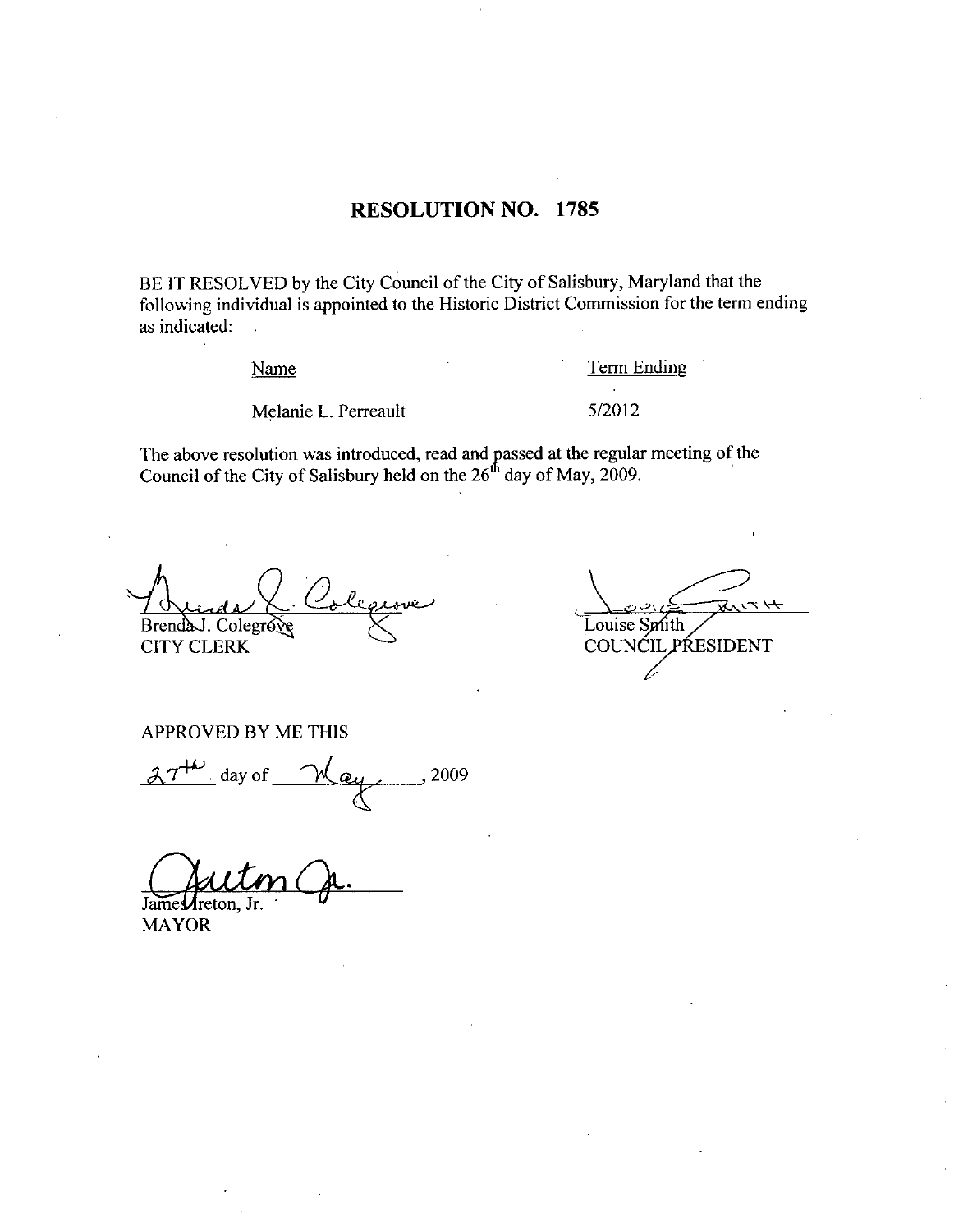# INTER

# **OFFICE**

# TEMO

# OFFICE OF THE MAYOR

| To: John Pick |                                                                 |
|---------------|-----------------------------------------------------------------|
| From:         | Sherrell McBride $\mathcal{M}$                                  |
|               | <b>Subject:</b> Appointment to the Historic District Commission |
| Date:         | May 20, 2009                                                    |

Mayor Ireton would like to appoint the following person to the Historic District Commission.

| Candidate            | Term   |
|----------------------|--------|
| Melanie L. Perreault | 5/2012 |

Lerm<br>
Melanie L. Perreault<br>
S/2012<br>
Attached are Ms. Perreault's background information and the Resolution necessary for her<br>
appointment. Please forward this information to the City Council for the next City Council meeting. Please let me know if you have any questions.

Attachments

CC: Mayor Ircton Tom Stevenson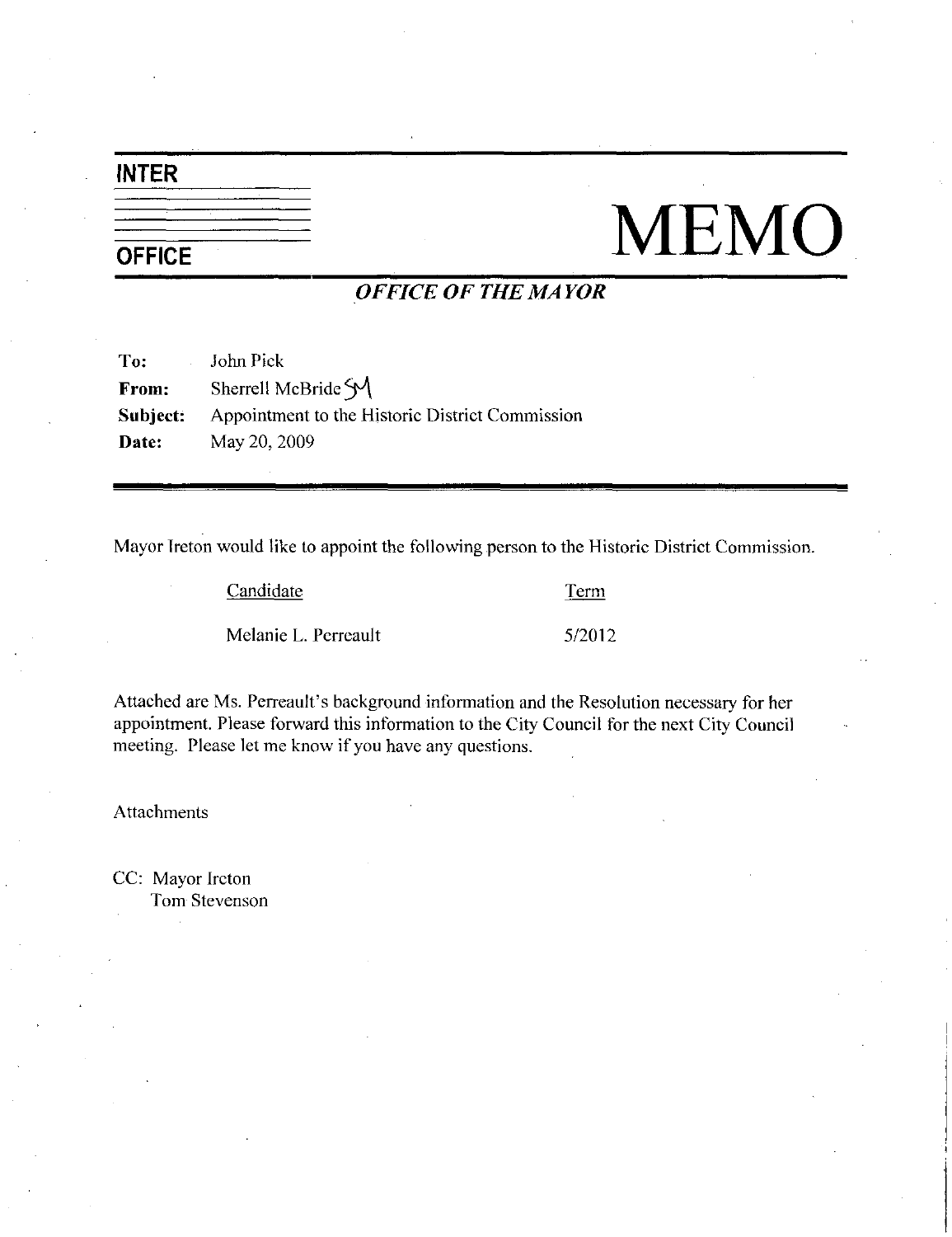# Melanie L. Perreault Curriculum Vitae

Department of History Salisbury University Salisbury Oniversity<br>Salisbury, MD 21801<br>410-543-6267

430 West College Avenue<br>
Salisbury, MD 21801<br>
410-677-3120<br>
mlperreault@salisbury.edu Salisbury, MD 21801  $410-677-3120$ <br>mlperreault@salisbury.edu

# Current Position

Associate Professor of History and Department Chair, Salisbury University.

## Education

The College of William and Mary, Ph.D, Department of History, August, 1997. Lawrence University, B.A, Magna Cum Laude, History, June, 1990.

### Dissertation:

"First Contact: Early English Encounters in Africa, Russia, and the Americas, 1530-1614." Directed by Professor James Axtell.

# Fellowships/Grants:

- Teaching American History Grant, U.S Department of Education, \$814,000, Fall 2003<br>(co-author).
- Teaching American History Grant, U.S Department of Education, \$814,000, Fa<br>
(co-author).<br>
"Voyages of Exploration: Seeing the Chesapeake through Captain John Smith's<br>
Maryland Historical Trust, Virginia Department of Histo Travels,' Maryland Historical Trust, Virginia Department of Historic Resources and the National Park Service, 2003-2004 (Project Advisor and Primary Investigator for SU

Salisbury State University Foundation Grant, Fall 2000.

National Endowment for the Humanities, Summer Seminar, "Environmental History on Indian Summer Seminar, "Environmental History<br>Three Continents." University of Illinois, Urbana-Champaign, June 7-July 16<br>1999. 1999

### Publications

Books

Early English Encounters in Russia, West Africa, and the Americas, 1530-1614 (Lewiston, NY: Mellen Press, 2004)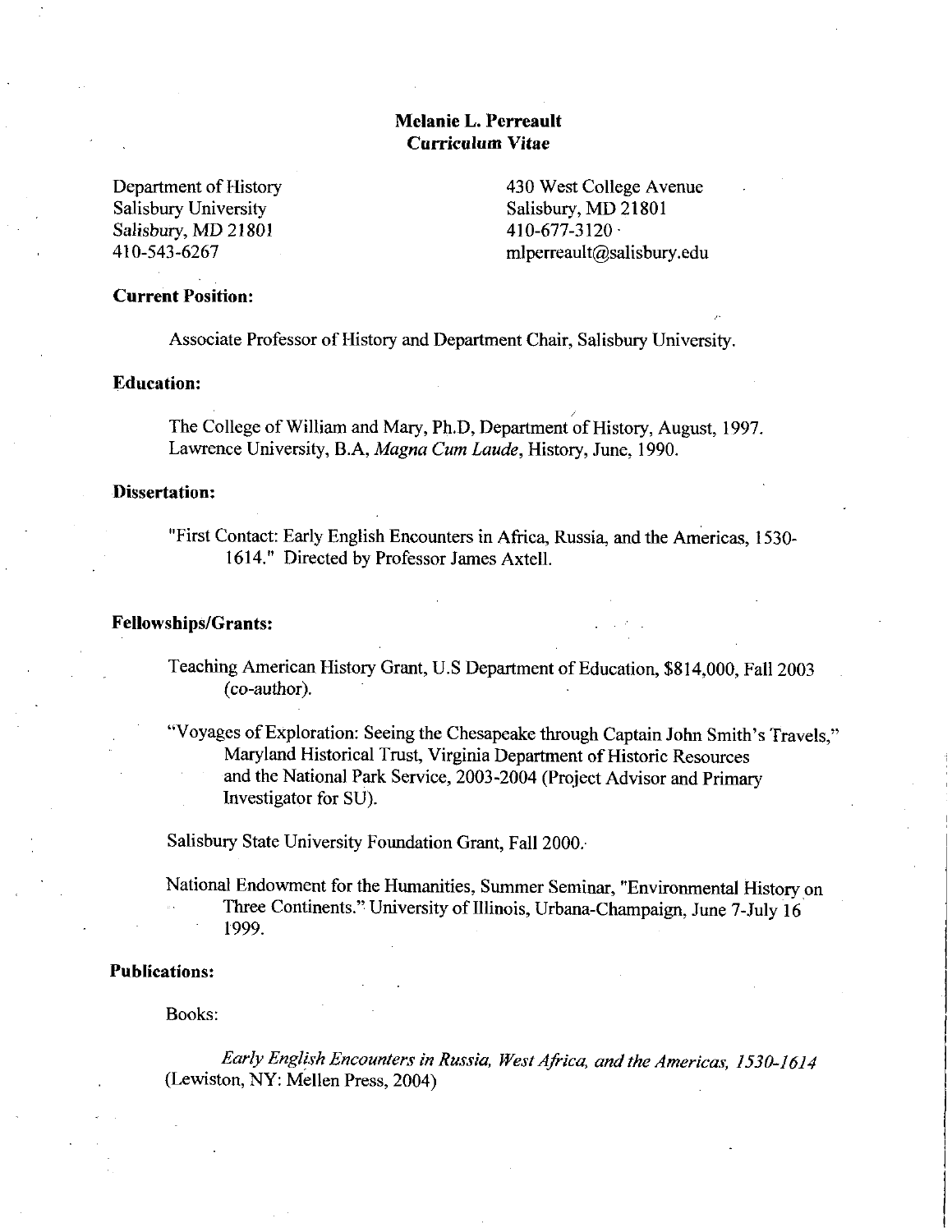Melanie Perreault and Debra Meyers, eds., The Colonial Chesapeake: New Perspectives (Lanham, MD: Lexington Books, 2006).

Articles/Book Chapters:

"American Wilderness and First Contact," in Michael Lewis, ed., American Wilderness (Oxford: Oxford University Press, 2007).

"To Fear and To Love Us: Intercultural Violence in the English Atlantic." Journal of World History 17:1 (March, 2006), 71-93.

"We Washed Not the Ground with Their Bloods': Intercultural Violence and Identity in the Early Chesapeake," in Meyers and Perreault, eds., Colonial Chesapeake: New Perspectives (Lanham, MD: Lexington Books, 2006).

"Waterways In the Atlantic World: Contact and Cultural Negotiation Across a Liquid Landscape." Transatlantic Studies (UPA Press, December 2001).

Book Reviews

Review of Kimberly K. Smith African American Environmental Thought: Foundations, for Environmental Ethics (Winter, 2008).

Review of Alan Gallay, The Indian Slave Trade: The Rise of the English Empire in the American South,  $1670-1717$ , for Itinerario 28:2 (2004).

Review of Dee Andrews, The Methodists and Revolutionary America, 1760-1800, for Itinerario 27:3 (2003).

Review of Timothy Breen, Tobacco Culture: The Mentality of the Great Tidewater Planters on the Eve of Revolution, for Itinerario 26:2 (2002). Review of Timothy Breen, 7<br> *ter Planters on the Eve of Re*<br>
Review of Kirsten Fischer's<br> *al North Carolina* for H-WO

Suspect Relations: Sex, Race, and Resistance in Colonial North Carolina for H-WOMEN, posted July 17, 2002.<br>Review of Edward Gray and Norman Fiering's The Language Encounter in the

Review of Kirsten Fischer's Suspect Relations: Sex, Race, and Resistance in<br>al North Carolina for H-WOMEN, posted July 17, 2002.<br>Review of Edward Gray and Norman Fiering's The Language Encounter in the<br>as, 1492-1800 for th Americas, 1492-1800 for the Journal of Colonialism and Colonial History.

Review of Daniel Richter, Facing East from Indian Country, for the Journal of Colonialism and Colonial History

Review of Anne Marie Plane, Colonial Intimacies: Indian Marriage in Colonial New England, William and Mary Quarterly (January, 2002).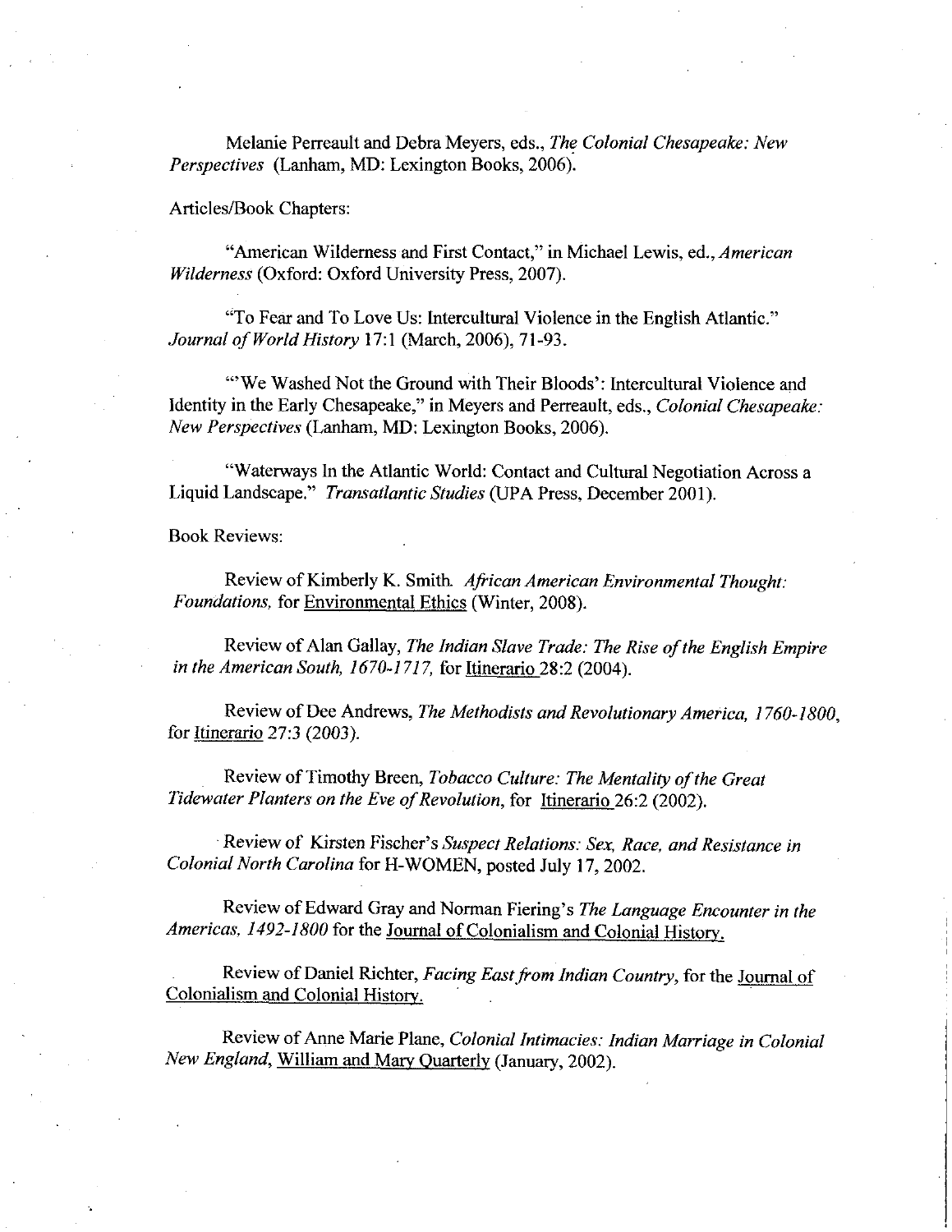Review of Marli Weiner, Mistresses and Slaves: Plantation Women in South Carolina, 1830-80, in The Mississippi Quarterly, 52:1 (Winter 1998-1999).

Review of Catherine Clinton and Michele Gillespie, eds., The Devil's Lane; Sex and Race in the Early South, in Atlanta History (Summer, 2000).

### Selected Professional Conferences/Papers:

### History Conferences

- "Diplomacy, Dependency, and the Art of Negotiation: Gift-Giving in the Atlantic World" World History Association Annual Meeting, Salem, MA, June 2009.
- "A Crown of Endless Bliss': Martyrdom in Early Jamestown." Delivered at the Omohundro Institute of Early American History and Culture Annual Conference. Williamsburg, VA, June 9, 2007.
- "Atlantic History: Soundings." 10th Anniversary Conference of the Atlantic History Seminar, Harvard University, August 10-13, 2005. Panel Chair and Commentator, "Constructions of Space."
- "Wilderness, Identity, and Native American Resistance in Early America." Delivered at the Creating Identity and Empire in the Atlantic World, 1492-1888 Conference. Greensboro, NC. September 16, 2004.
- "Fishing Weirs, Frying Pans, and Famine: Fishing and the Contest of Cultures in Early America." Delivered at the American Society for Environmental History Annual Conference, Victoria, British Columbia, April 2, 2004.
- "Religion, Intercultural Violence, and Identity in Early Jamestown." Delivered at the American Historical Association Annual Conference, Washington, D.C. January 11, 2004.
- "The Eastern Shore of Maryland in the Seventeenth Century: The Historical Archaeology of Old Somerset." Co-Presenter, with Dr. Elizabeth Ragan. Delivered at the Middle Atlantic Archaeology Conference. Virginia Beach VA March 14, 20 Middle Atlantic Archaeology Conference, Virginia Beach, VA, March 14, 2003.
- "We Washed Not The Ground With Their Bloods": Intercultural Violence and Identity in the Early Chesapeake." Delivered at the Omohundro Institute of Early American History and Culture Annual Conference, College Park, MD, June 15. 2002

"The 'Secret Instinct of Nature': Scientific Discourse and Colonial Waterways in the Seventeenth Century." Delivered at the American Historical Association-Pacific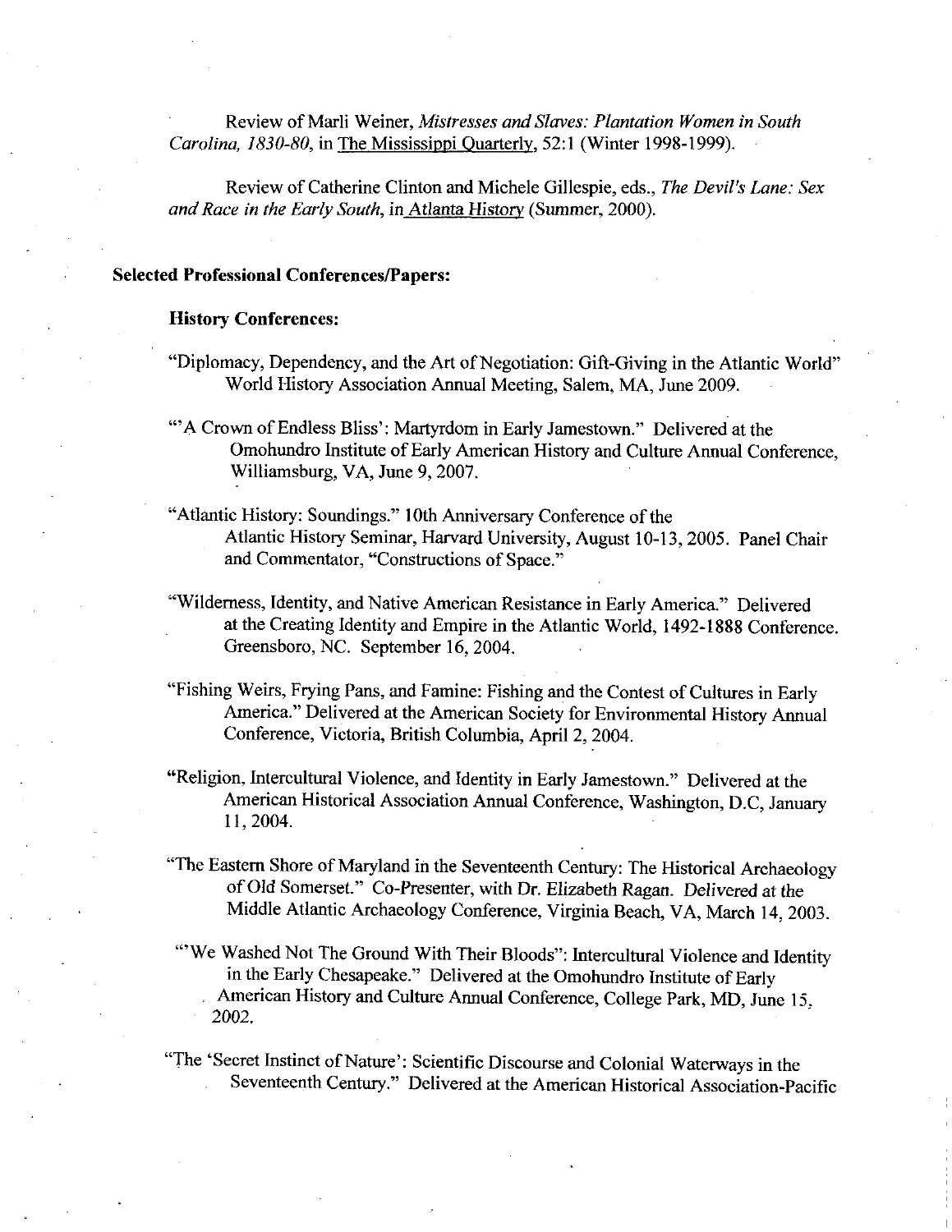Coast Branch Annual Meeting, Tucson, AZ, August 3, 2002.

- "Knowledge As Power: Local Informants, the Environment, and Resistance in the Seventeenth-Century Circum-Caribbean." Delivered at the Caribbean Studies Association Annual Meeting, Nassau, The Bahamas, May 30, 2002.
- "Waterways in the Atlantic World: Contact and Cultural Negotiation Across a Liquid Landscape." Delivered at the Transatlantic Studies: New Perspectives Conference, Maastricht, The Netherlands, October 11, 2000.
- "Environment and Identity in West Africa: Sixteenth-Century English Narratives." Delivered at the ASEH annual conference, Tacoma Washington, March 16, 2000.
- "Yes, we DO Have Amazons Here: Native Women, English Visitors, and the Construction of Exploration Narratives." Delivered at the  $11<sup>th</sup>$  Berkshire Conference on the History of Women, Rochester, NY, June 5, 1999.
- "The Fun-House Mirror: English Constructions of Identity in the Sixteenth-Century Atlantic World." Delivered at the Omohundro Institute for Early American History and Culture Conference, Austin, TX, June 13, 1999.

### Professional Conference Presentations

"Foundations of Excellence: A Success Story." Delivered at the  $28<sup>th</sup>$  Annual Conference on the First-Year Experience, Orlando, FL. February 6, 2009.

"Involving Faculty in the Foundations of Excellence." Delivered at the  $26<sup>th</sup>$  Annual Conference on the First-Year Experience, Dallas, TX, February 15, 2007.

# Selected Invited Lectures

"Servants, Slaves, and Unruly Mistresses: Interpersonal Violence in the Early Chesapeake." Washburn Distinguished Lecture in American History, Salisbury University, March 2009.

"Religious Violence in Early Jamestown." Cabrini College, November, 2006.

"Slavery in the Atlantic World." Delaware State University, March, 2006.

### Teaching

Associate Professor of History, Salisbury University.

Courses Taught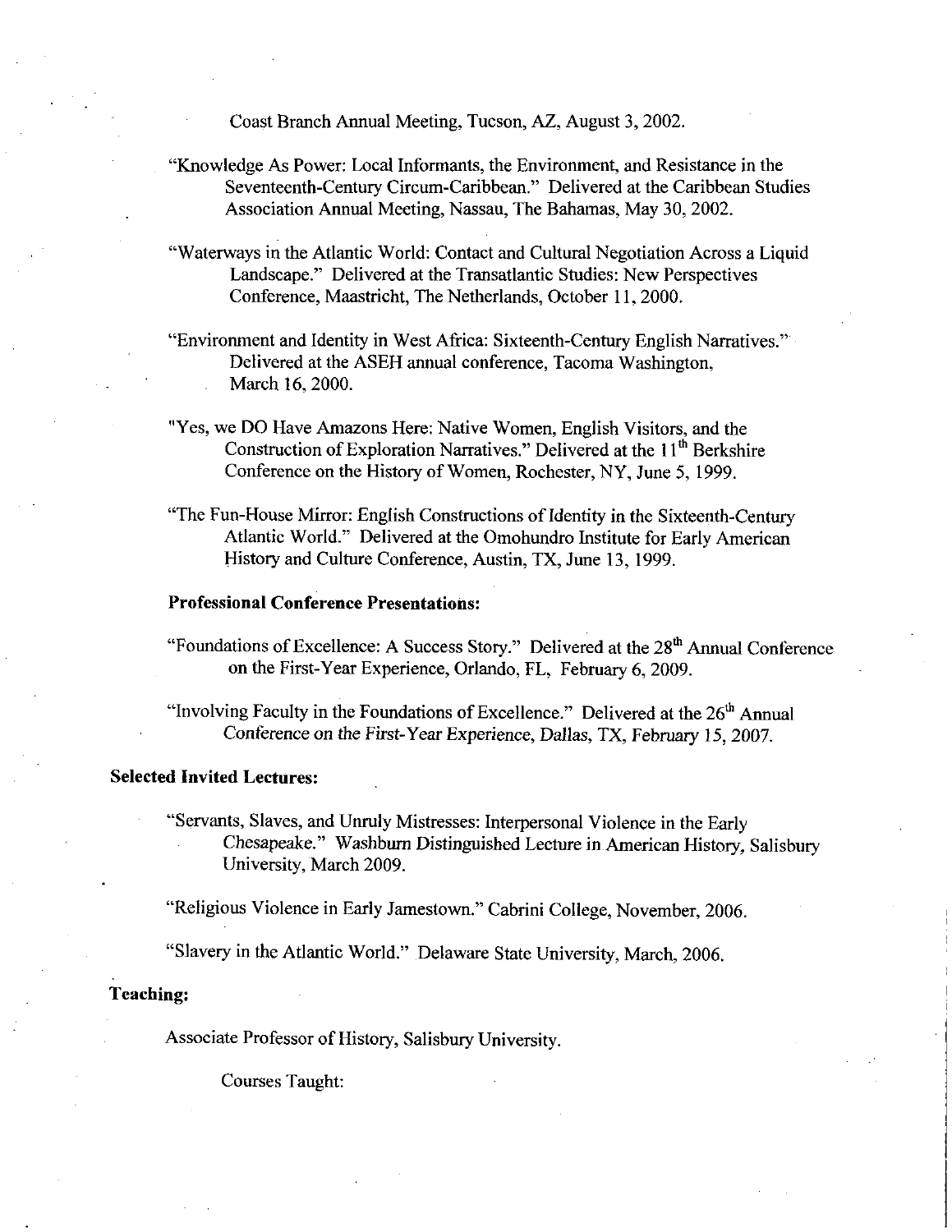HIST 101: World Civilizations I; HIST 102: World Civilizations II: HIST  $201:$  U.S History to 1865; HIST 202: U.S History 1865-Present; HIST 302: Colonial and Revolutionary America; HIST 330: History Proseminar; HIST 334: Colonial Latin America: HIST 490/590: Invasion of America; HIST 490/590: Historical Archaeology Field Methods; HIST 507/607: Chesapeake and Mid-Atlantic History; HIST 502: Identity and Culture in Early America: HIST 490/590: Comparative Revolutions; HIST 497: Undergraduate Research;

HIST 507: The Atlantic World.

# Service Activities

Professional Service

World History AP exam reader, 2008, 2009.

Advisor, Maryland Digital Cultural History Project, Summer 2003-05

History Channel. Interview for "Modern Marvels: Torture Devices." 2003.

University Service

Council for Student Achievement and Success. Committee member, 2009.

Foundations of Excellence Task Force. Project Coordinator, 2005-07.

Salisbury Undergraduate Research Conference Committee. Committee member 2002, co-chair 2003, chair 2004-05.

SU Summer Reading Program Committee, organizer. 2005.

SU Leadership Team. Committee member, 2004-05.

Admissions/Readmissions Committee. Committee member 2002-03, 2003-04. chair 2004-05.

Enrollment Management Committee. Committee member, 2004-05.